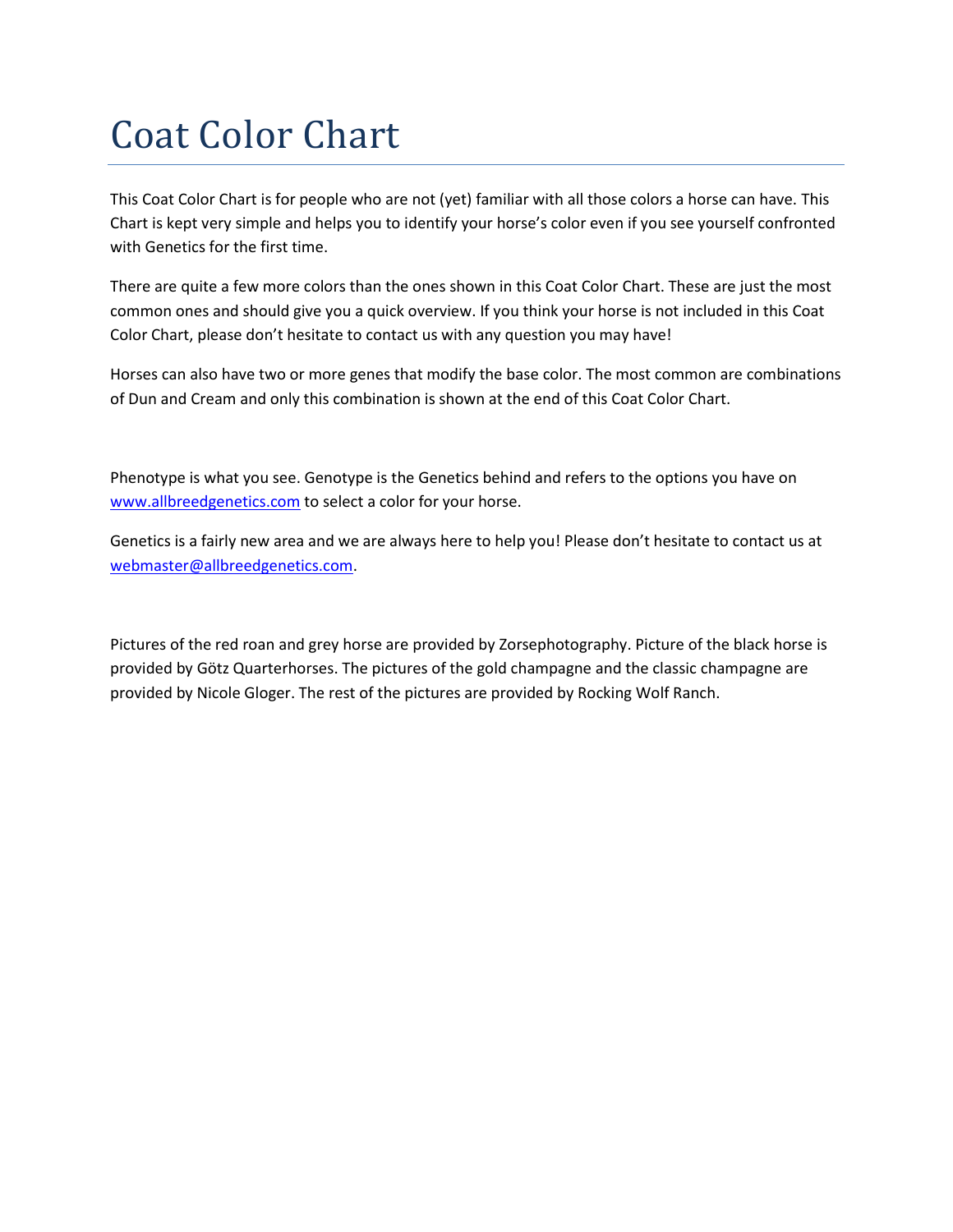#### **Base Colors**

| Phenotype: | Genotype:                    | Picture: |
|------------|------------------------------|----------|
| Sorrel     | e/e                          |          |
| Chestnut   | $\rm e/e$                    |          |
| Bay        | $\mathsf{E}/\mathsf{^*}$ A/* |          |
| Black      | $E/* a/a$                    |          |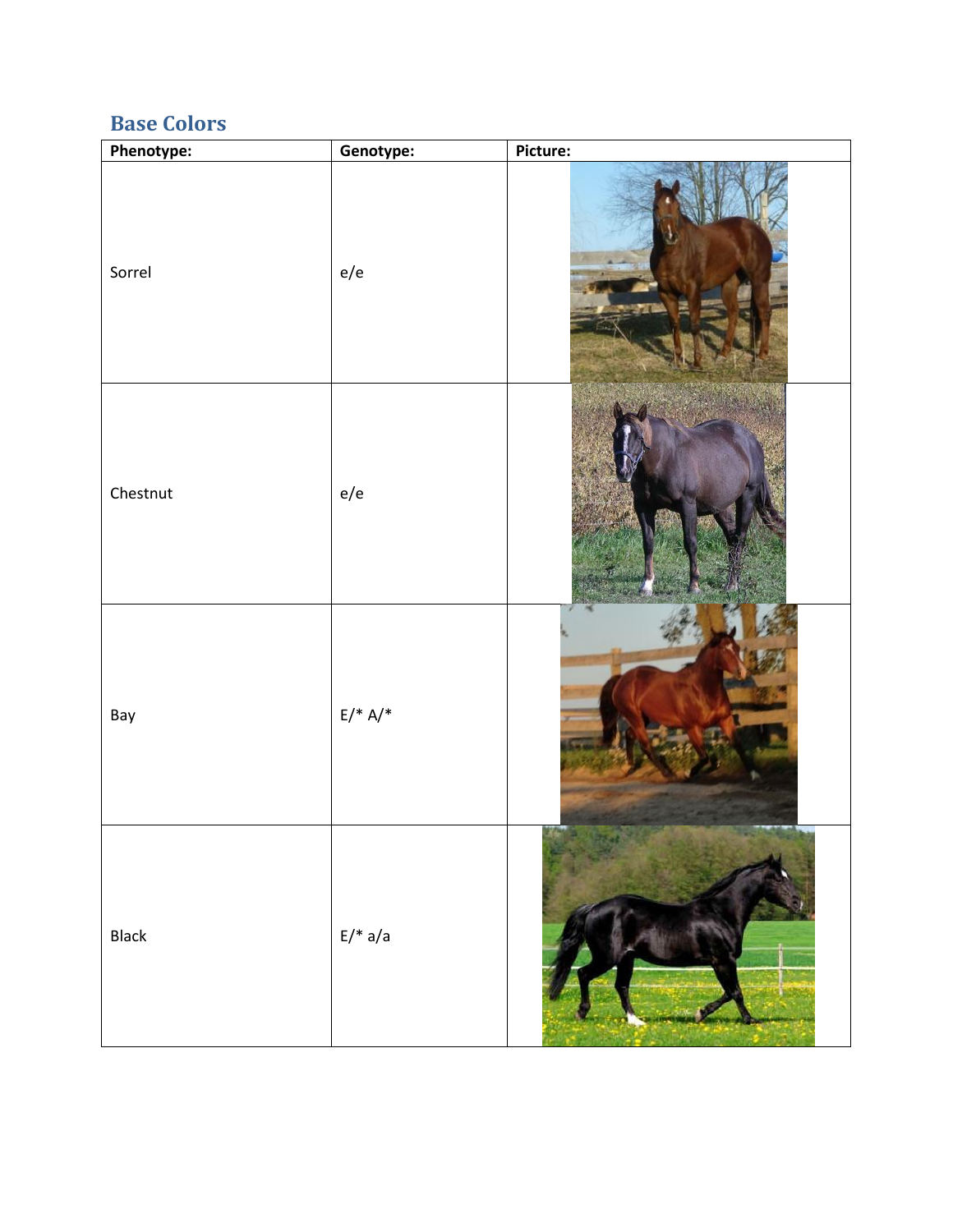### **Cream Dilution (Single Cream – n/Cr)**

Often buckskins are mistaken for duns – and vice versa. If your horse has a stripe over its whole back and zebra stripes on his legs, it's a dun. Otherwise it's a buckskin.

| Phenotype:      | Genotype:                   | Picture: |
|-----------------|-----------------------------|----------|
| Palomino        | e/e<br>n/Cr                 |          |
| <b>Buckskin</b> | $E/* A/*n/Cr$               |          |
| Smokey Black    | $\mathsf{E}/^*$ a/a<br>n/Cr |          |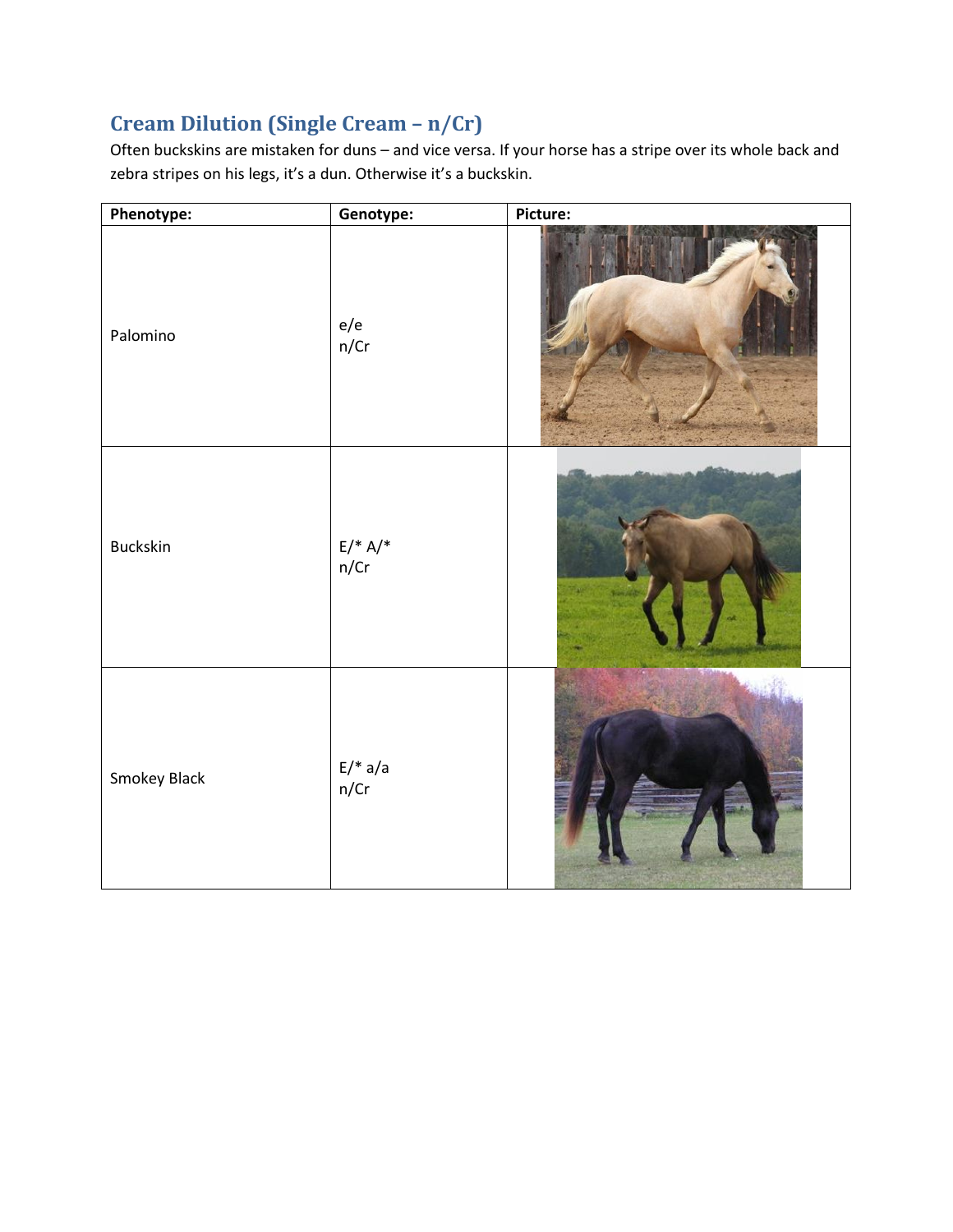#### **Champagne Gene (Single or Double – Ch/\*)**

It is very difficult to tell if a horse carries one or two champagne genes from the way it looks. Gold and Amber Champagnes can be mistaken as Palominos or Buckskins. Check for the champagne characteristics like freckled skin around the muzzle.

| Phenotype:               | Genotype:           | Picture: |
|--------------------------|---------------------|----------|
| Golden Champagne         | e/e<br>$Ch/*$       |          |
| Amber Champagne          | $E/* A/*$<br>Ch/*   |          |
| <b>Classic Champagne</b> | $E/* a/a$<br>$Ch/*$ |          |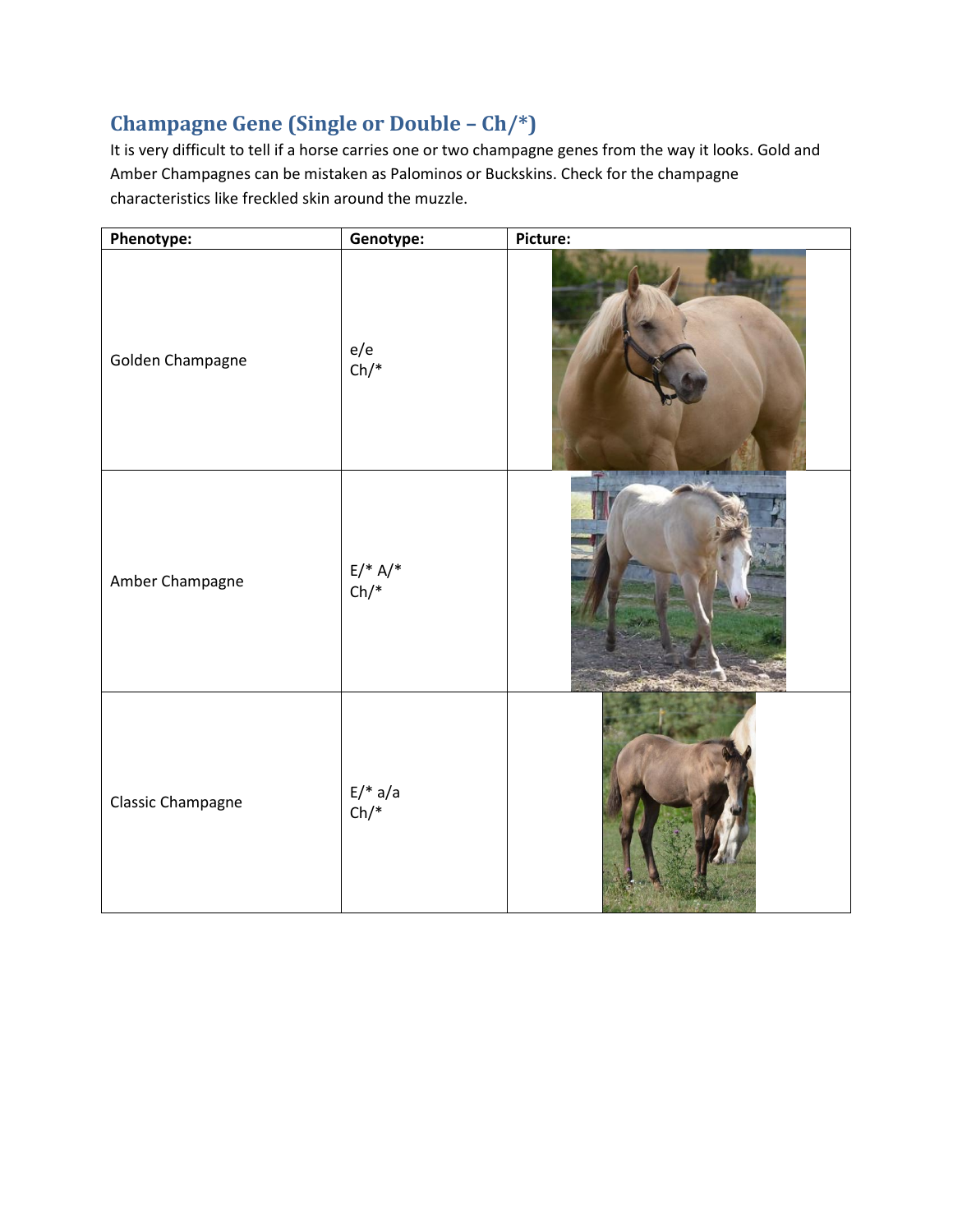#### **Dun Gene (Single or Double – D/\*)**

It is not possible to tell if a horse carries one or two dun genes from the way it looks. All Duns have a dark stripe along their spine and zebra stripes on the legs! If a "Dun" doesn't have a stripe, it most likely is a Buckskin or possibly a Champagne – but not a Dun.

| Phenotype: | Genotype:        | Picture: |
|------------|------------------|----------|
| Red Dun    | e/e<br>D/*       |          |
| Dun        | $E/* A/*$<br>D/* |          |
| Grullo     | $E/* a/a$<br>D/* |          |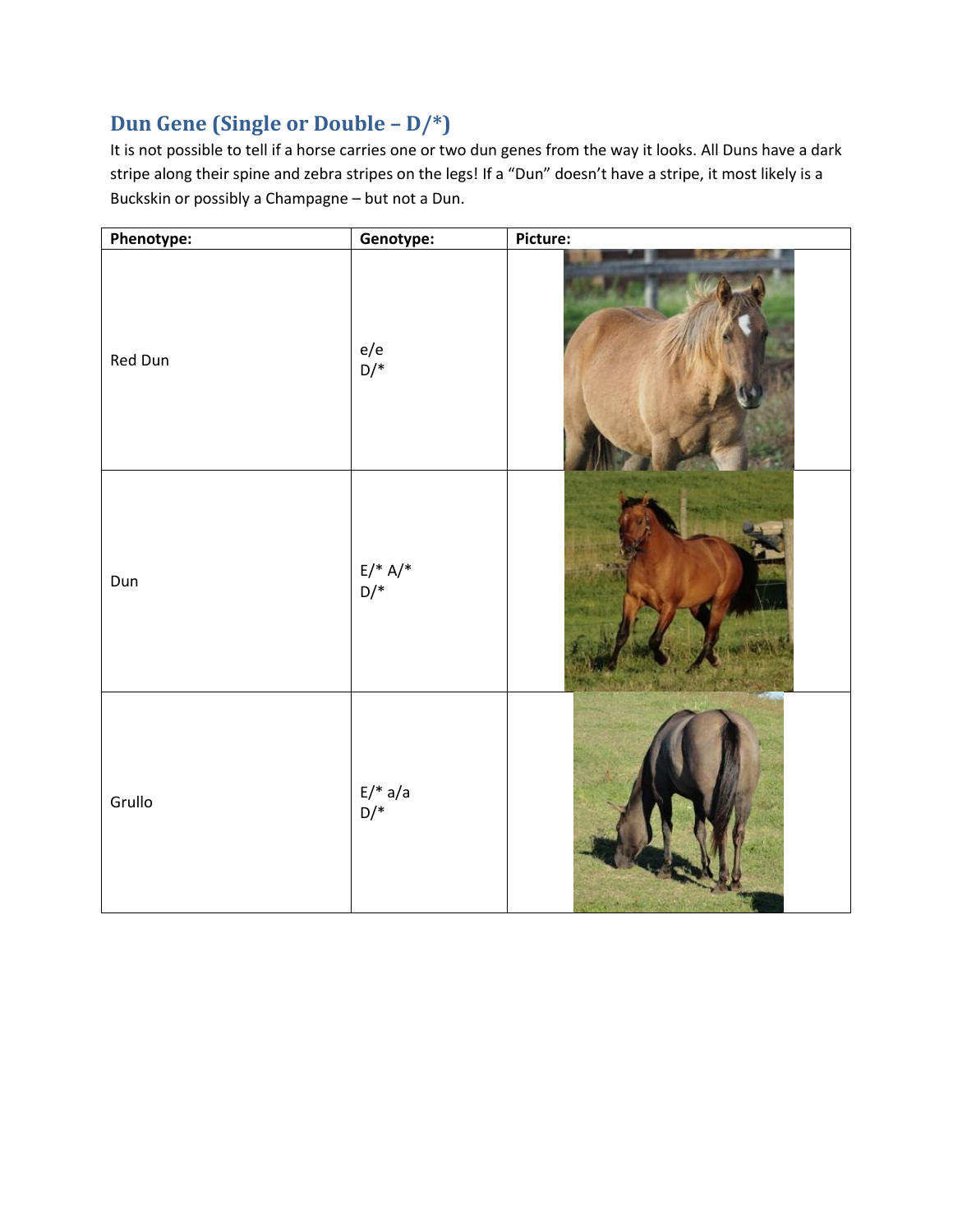### **Roan Gene (Single or Double – R/\*)**

It is not possible to tell if a horse carries one or two roan genes from the way it looks. Roans always have a darker head and legs and can be distinguished from Greys!

| Phenotype:       | Genotype:        | Picture: |
|------------------|------------------|----------|
| Red Roan         | e/e<br>R/*       |          |
| Bay Roan         | $E/* A/*$<br>R/* |          |
| <b>Blue Roan</b> | $E/* a/a$<br>R/* |          |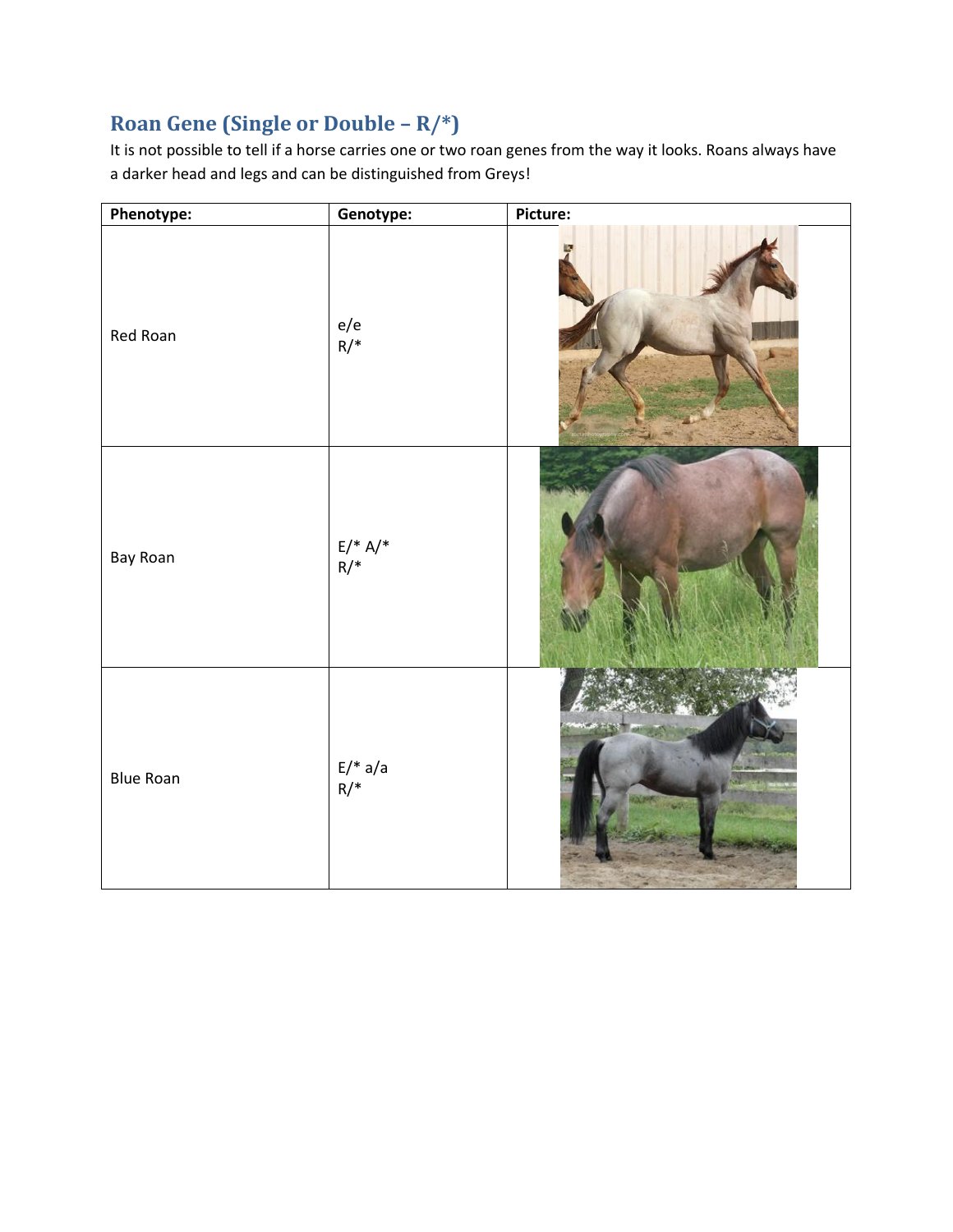#### **Cream Gene (Double Cream – Cr/Cr)**

If a horse carries two cream genes it is not possible to tell if it is a Cremello, Perlino or Smokey Cream unless there is according Genetic Evidence from the parents.

| Phenotype:                       | Genotype: | Picture: |
|----------------------------------|-----------|----------|
| Cremello/Perlino/Smokey<br>Cream | Cr/Cr     |          |

#### **Grey Gene (Single or Double – G/\*)**

Horses with the gray gene get greyer with age. They are not born grey though and their base color can be determined often still as yearlings. Greys also get grey on their head and legs and that makes it possible even at a young age to distinguish them from Roans!

| Phenotype: | Genotype:                | Picture: |
|------------|--------------------------|----------|
| Grey       | $\mathsf{G}/\mathsf{^*}$ |          |